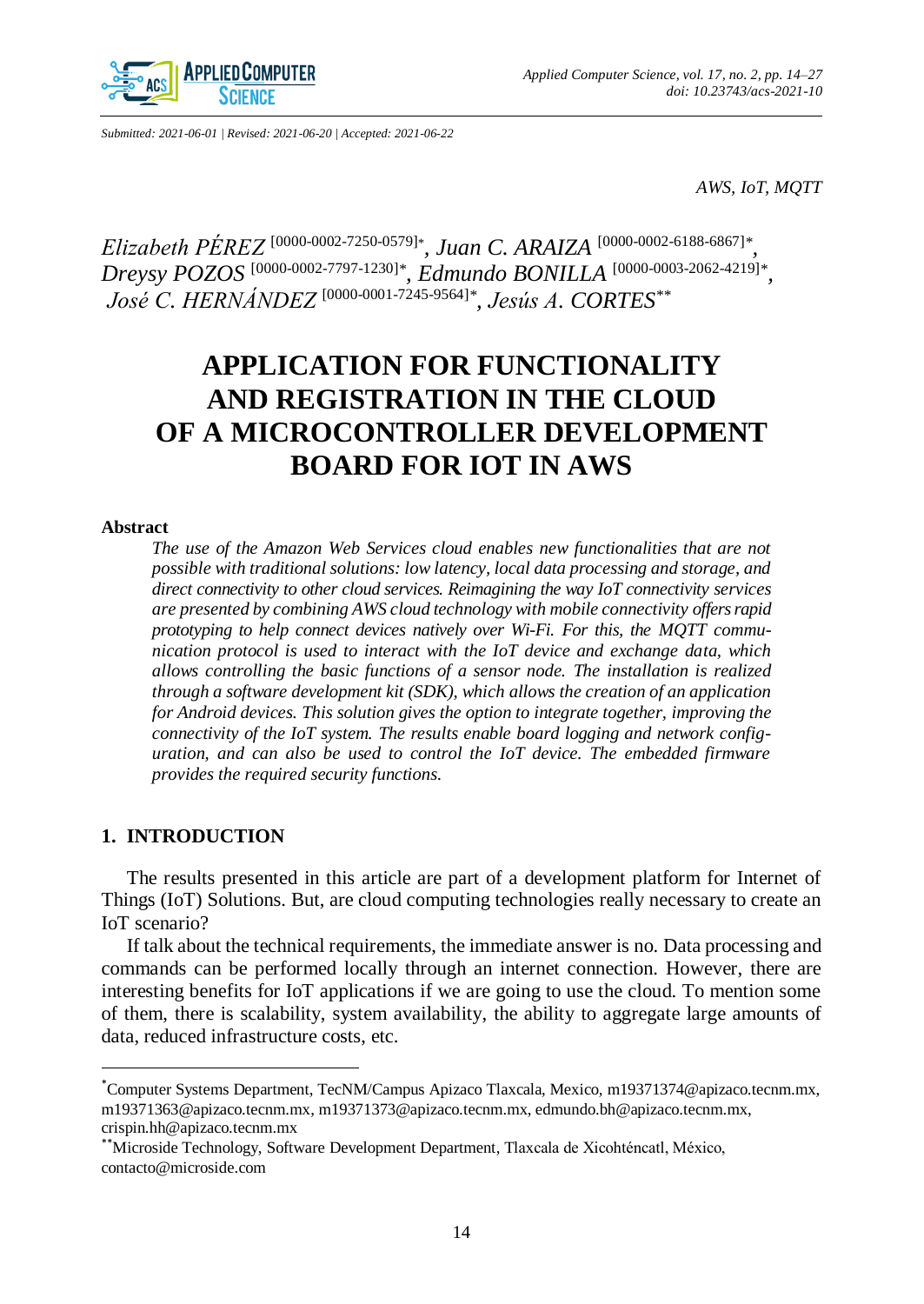IoT (Internet of things) is an emerging architecture based on the global Internet that facilitates the exchange of goods and services between supply chain networks and has a significant impact on the security and privacy of the actors involved(Salazar & Silvestre, n.d.). Is an extensive term that has infinite applications, however, that devices are connected or have some degree of intelligence is not new, the question is how IoT proposes to do it today, especially with the great progress it has gained with the use of mobile technology.

Amazon Web Services as a cloud computing solution became the most adopted and comprehensive platform in the world, which offers more than 200 integral services of data centers globally (AWS, n.d.).

The AWS architecture for this proposal supports devices to report their status by publishing messages using the MQTT protocol to exchange data with the cloud and the AWS mobile application (Guth et al., 2018). The message is sent to AWS IoT Device Shadow, and sends it to all users subscribed to that topic. Each device has a shadow object, or in other words a virtual representation of the device, which is used to save and retrieve information about the current state of the target in a JSON document, divided into a last reported state and a desired state (AWS Device Shadow, n.d.).

This application can send a request with the current state of the device or a change in the status of the device. When the message gets to the agent, the rules engine provides message processing and integration with other AWS services. The rest of this article presents the most significant results obtained and is organized as follows: section 2, related works and state of the problem; section 3, methodology and design procedure; section 4, results obtained; sections 5 and 6 refer to discussion and conclusion of this work.

#### **2. LITERATURE REVIEW AND PROBLEM STATEMENT**

The research studies consulted for this paper adopted AWS Serverless architecture as the cloud solution, focusing on a framework of mobile applications that control microcontroller devices and give way to IoT scenarios.

Wasoontarajaroen et al. (Wasoontarajaroen, Pawasan & Chamnanphrai, 2017) present an IoT device that was developed to monitor electrical energy consumption in a building. As a low cost IoT device, it consists of three modules available, including electrical power sensors, an Arduino Nano Mini microcontroller and a Wi-Fi board. The IoT device was tested by performing electrical energy measurement for a week. The test results confirmed that the device performed successfully, which could collect electrical energy data to support efficient energy management in the future.

In this paper, different techniques used for data classification in IoT devices using services provided by the AWS Kinesis platform were analyzed (Quadri & Yadav, 2018). Using Amazon Kinesis, the complete IoT architecture was analyzed in a real-world scenario, where the object of study was an agricultural station used to predict soil moisture. Subsequently, it was proposed to implement algorithms and methods such as an API for more efficient data classification and also to improve security measures, (AWS Kinesis, n.d.).

The main objective proposed by (Muñoz Carrasco & Garrido Márquez, 2018) focuses on the development of a mobile application that displays sensor data in real time and through which it is possible to act on them. All this depends on the development of two applications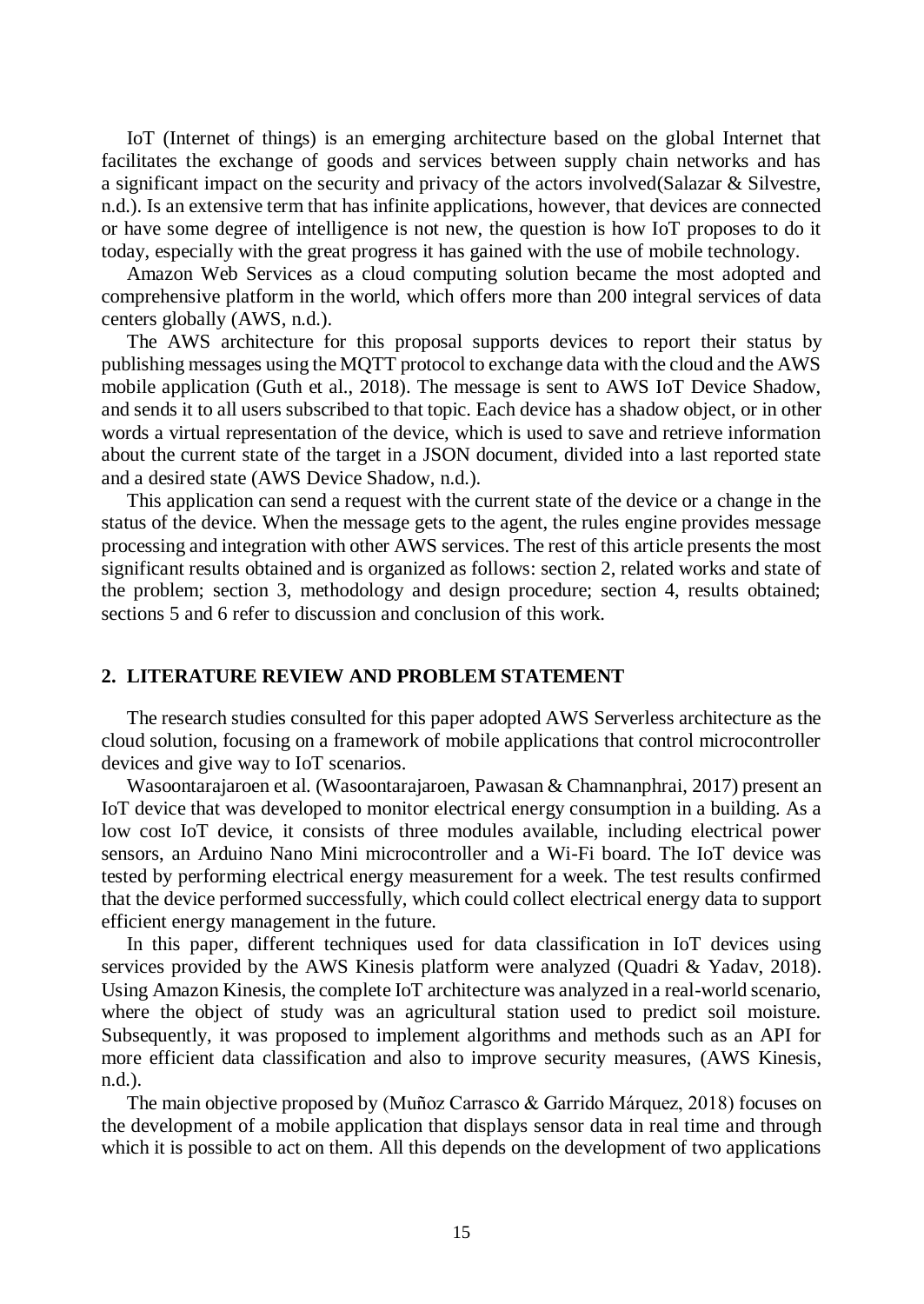for the Arduino and Raspberry boards, the last one with Android Things. A program was developed on Arduino to read analog and digital sensors, connect to Wi-Fi and both receive and send messages using MQTT.

Guha Roy et al. (Guha Roy et al., 2018) proposes a trade-off solution to explore the unusual behavior of Wireless Sensor Network gateways with theoretical expressions and apply dynamic gateway selection formulas to reduce end-to-end delay as well as increase delivery rate of packages. The project was developed using sensor devices, Arduino Uno, Raspberry Pi 3, Amazon web services, the MQTT broker, and the private cloud platform in their Mobile Cloud computer lab.

Amazon Web Services has gained popularity with IoT Core Platform, which integrates all the functions necessary to develop an IoT system. (AWS IoT Core, n.d.). The objective of (Imtiaz Jaya & Hossain, 2019) focused on exploring some of these functions and their integration into the proposed project, which consisted of the development and presentation of a prototype of an airflow control system for home automation, using AWS IoT Core and the MQTT protocol on the WebSocket server.

Kim et al. (Kim et al., 2019) proposes an MQTT as a communication protocol between Amazon Web Services and a mobile application. The problem detected in this research is the hot water wasted at sea by the electric companies. For this purpose, the hot water thermal energy management system used in an Internet of Things based fish farming system is developed. A control and monitoring system for an intelligent fish farm was proposed by building an intelligent fish that has the function of detecting and monitoring by various sensors elements such as oxygen, temperature and water level.

Villamil & Guarda (2019) focuses on the development of a mobile App with MIT app inventor, based on the analysis of an agile methodology for the development of mobile applications for the Internet of Things. In addition, it can be controlled from a LAN or WAN network by interfacing with the free hardware development boards Arduino Uno and Arduino Ethernet. The technical space is a data center in which temperature, humidity, sound recording and reproduction can be monitored by means of sensors.

The system proposed by (Mullapudi et al., 2020) is an advanced weather monitoring solution that uses AWS IoT to make real-time data easily accessible over a very wide range. The system monitors: the weather and its changes such as temperature, humidity, pressure, altitude using sensors and a Raspberry pi card as a controller. Data from these sensors is hosted in AWS Dynamo DB, which can handle more than 10 billion requests per day and can support peaks of more than 20 million requests per second (AWS DynamoDB, n.d.).

In this document (Wu et al., 2020), a new IoT fake app detection method, called MSimDroid, based on multidimensional similarities is proposed to mitigate the threat. This method focuses on application markets, and consists of complete application similarity, resource similarity, code similarity and their joint strategy. For the similarity calculation, a distinctive algorithm was designed based on the characteristic of different false patterns. Experiments showed that the accuracy of MSimDroid is over 99.31% on the ground truth dataset and 97.43% in the wild.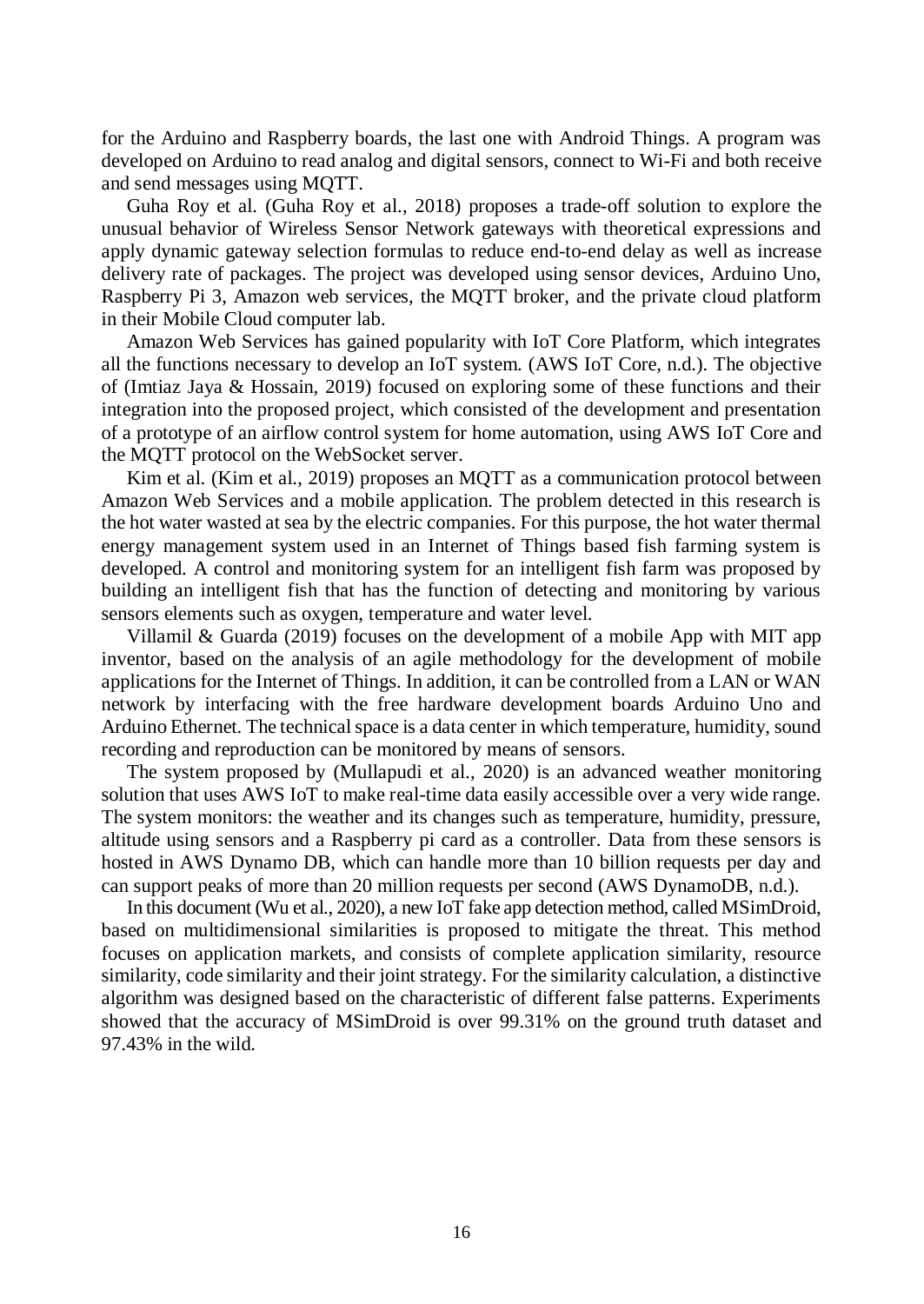# **3. DESIGN PROCEDURE**

#### **3.1. Methodology**

Three essential phases are essential in the method used for the development of the proposed model. These phases are: Design, Development and Validation, which are described below in Fig. 1.

In the Design phase, the general requirements and planning of the IoT solution are defined, wich are described in section 3.4. The design of each of the components is carried out, getting the screen design of the mobile interface, the design of the physical infrastructure and the choice of AWS cloud services. In the next phase, the development of each of the components of the system is completed, following the designs and requirements of the Design phase. The Validation phase includes a process of test protocols, which allows the verification of the correct operation of each component and then the integration of these components to build the system, validating the full compliance of the requirements stipulated in the Design phase.



**Fig. 1. Methodology block diagram**

#### **3.2. Hardware Requirements**

The following hardware components are required for this work: Wi-Fi microcontroller development board, mobile device with android operating system with version 6.0 or higher and a Wi-Fi router.

## **3.2.1. WiFi microcontroller development board**

These days, there is a wide range of development boards that can be classified in several ways. According, development platforms can be classified into four groups: microcontrollerbased, microprocessor-based, Field Programmable Gate Array (FPGA) and based and hybrid development platforms (Auer & Zutin, 2018).

The design of this work uses a development board includes a preloaded IEEE 802.11 b/g/n network controller for Internet of Things (IoT) applications. The main components that describe this kind of hardware are presented below in Fig.2:

- Qualified IEEE 802.11 b/g/n Network Controller Module,
- On-Board Host Microcontroller (SAML21G18B),
- CryptoAuthentication Device (ATECC608A),
- On-Board Li-Ion/Li-Po Charge Management Controller (MCP73833),
- On-Board Environment Sensor (BME280),
- Sensor de luz integrado (VEML6030).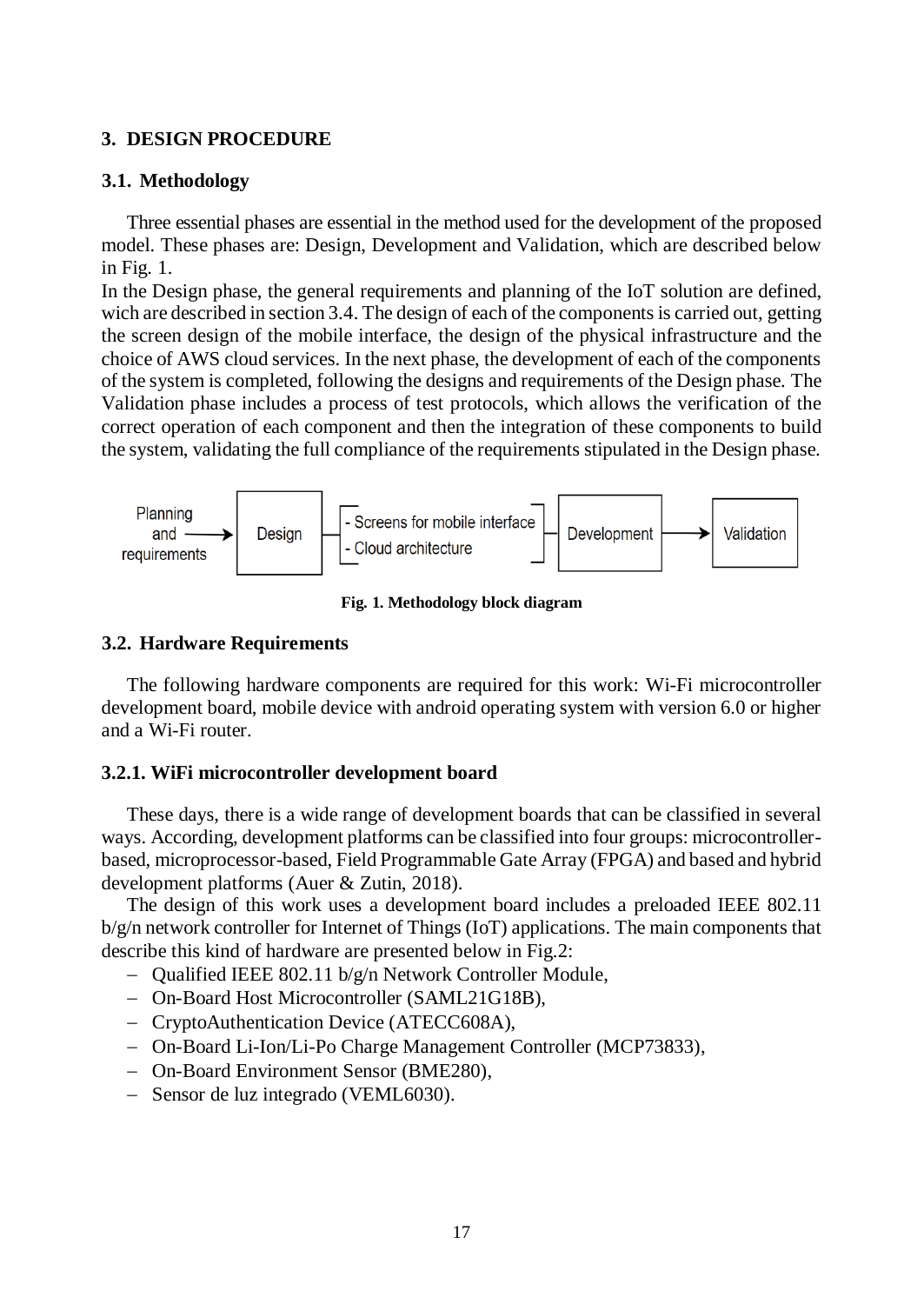The development board is designed to be powered by a USB interface. The central part of the board is the SAML21G18B microcontroller, which controls all the other devices that make up the board. The network controller module provides Wi-Fi capabilities. The ATECC608A handles certificate storage and authentication.



**Fig. 2. Wi-Fi microcontroller development board**

The development board is designed to be powered by a USB interface. The central part of the board is the SAML21G18B microcontroller, which controls all the other devices that make up the board. The network controller module provides Wi-Fi capabilities. The ATECC608A handles certificate storage and authentication.

## **3.3. Boot Manager Settings**

A boot-loader is an application whose primary purpose is to allow a system's software to be updated without the use of specialized hardware. They can communicate over a variety of protocols such as USART, CAN, I2C, Ethernet, USB and the list goes on with all the protocols that exist. Systems with bootloaders have at least two program images coexisting on the same microcontroller and must include fork code that performs a check to see if an attempt is being made to update the software (Beningo, 2015).

For this project, the boot-loader allows programming of MCU firmware via USB port using Atmel Studio. The application firmware is used to test connection to AWS IoT. The firmware connects the board to the AWS IoT Cloud, updates the sensor data, gets the status of the leds, and publishes it to AWS Shadow. This is so that devices can communicate their status to AWS IoT and AWS IoT publishes MQTT messages to inform devices and applications of changes and events. Precisely the Message Queuing Telemetry Transport (MQTT) protocol is designed for light use of publish / subscribe messaging transport (Tsai, Hsu & Lo, 2020).

It´s important to emphasize that this service adds shadows to AWS IoT objects. Shadows can make a device's mode available for apps and other services, whether or not the device is connected to AWS IoT.

Boot-Loader mode is activated by pressing and holding the SW1 switch before turn on the board. The Samba GUI is used to load a firmware on the board using the USB port. The bootloader is saved at memory address 0x0-0x2000. The memory address for booting the firmware of an application is 0x2000.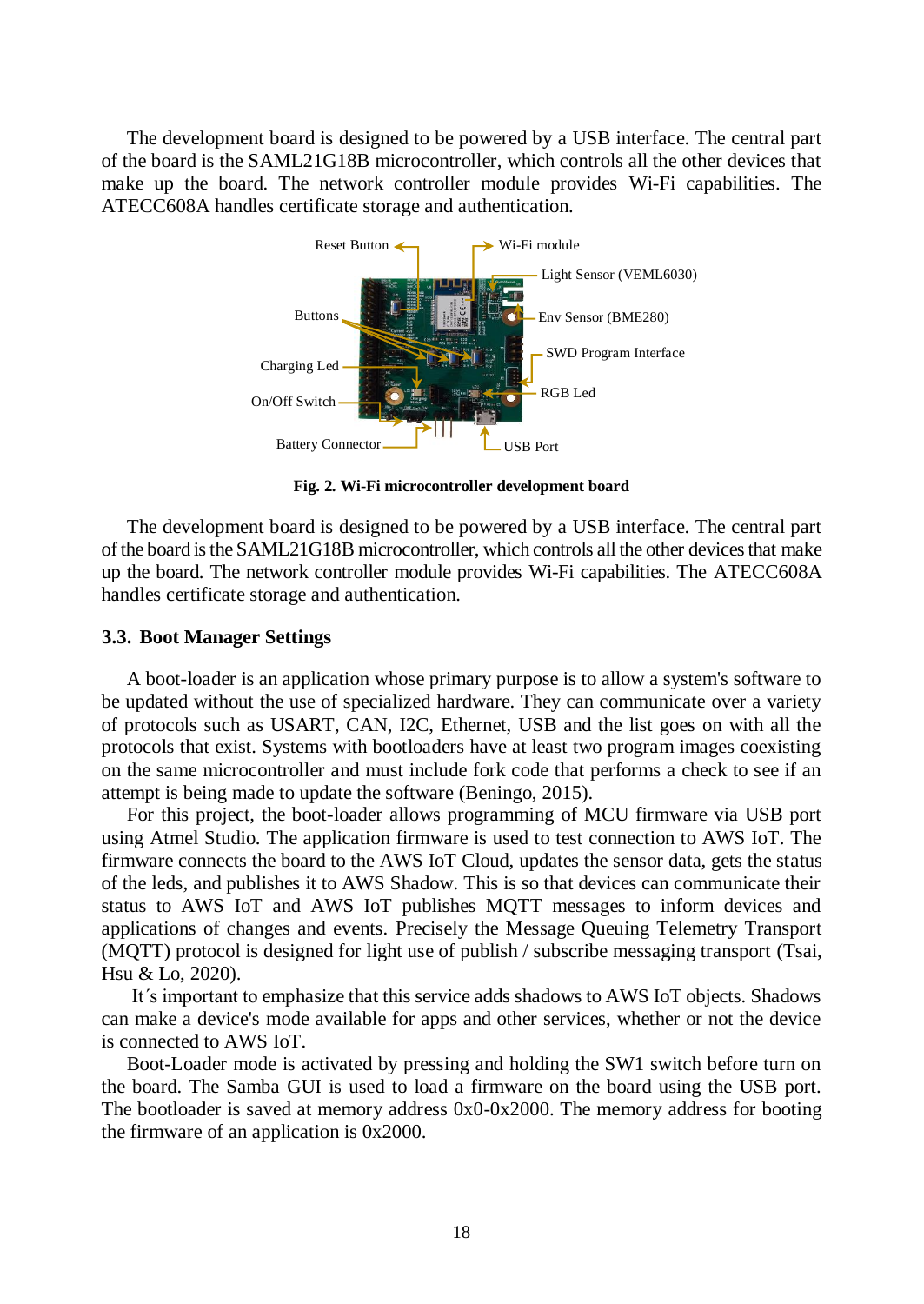The boot-loader can be reutilized even after modifying the application firmware and programming a new application firmware. Fig.3. shows a state machine that summarizes the bootloader process when Samba starts.

When loading the binary image into the device, only the upper part of flash starting at 0x2000 address should be programmed. Any attempt to write to the Samba Boot region using Samba GUI commands will be aborted and will return an error.



**Fig. 3. Boot-Loader process**

## **3.3.1. Firmware**

The firmware of a microcontroller unit is a program consisting of a series of simple instructions intended to process data. For the most part it works like this: read input information, monitor the current state, develop a series of output instructions and send those output instructions. For this case, the option to use the MCU will be to turn on an LED when a certain condition is satisfied.

There are middleware modules between the application layer and the device driver layer. The middleware consists of different agents, such as resource manager, access controller scheduler, etc. Agents are small programs or sets of rules to execute a task. These agents depend on both the software and hardware of the connected device (Chang et al., 2020).

To develop the application, the use of middleware APIs was required to configure the device drivers. The following Tab.1. shows the middleware APIs required for this project:

| <b>Middleware</b><br><b>Modules</b> | <b>Function</b>                                             |
|-------------------------------------|-------------------------------------------------------------|
| <b>Button</b>                       | Read button value.                                          |
| Cloud Wrapper                       | Connect/Disconnect cloud, publish/subscribe MQTT channel.   |
| Env Sensor                          | Read sensor value.                                          |
| <b>IoT</b> Message                  | Generate or parson JSON message to/from the AWS Shadow.     |
| Led                                 | Control Led LD2 color and blinking behavior.                |
| Socket                              | Network socket API.                                         |
| <b>WLAN</b>                         | Wlan features like app scanning, app connection, and so on. |

**Tab. 1. Middleware APIS**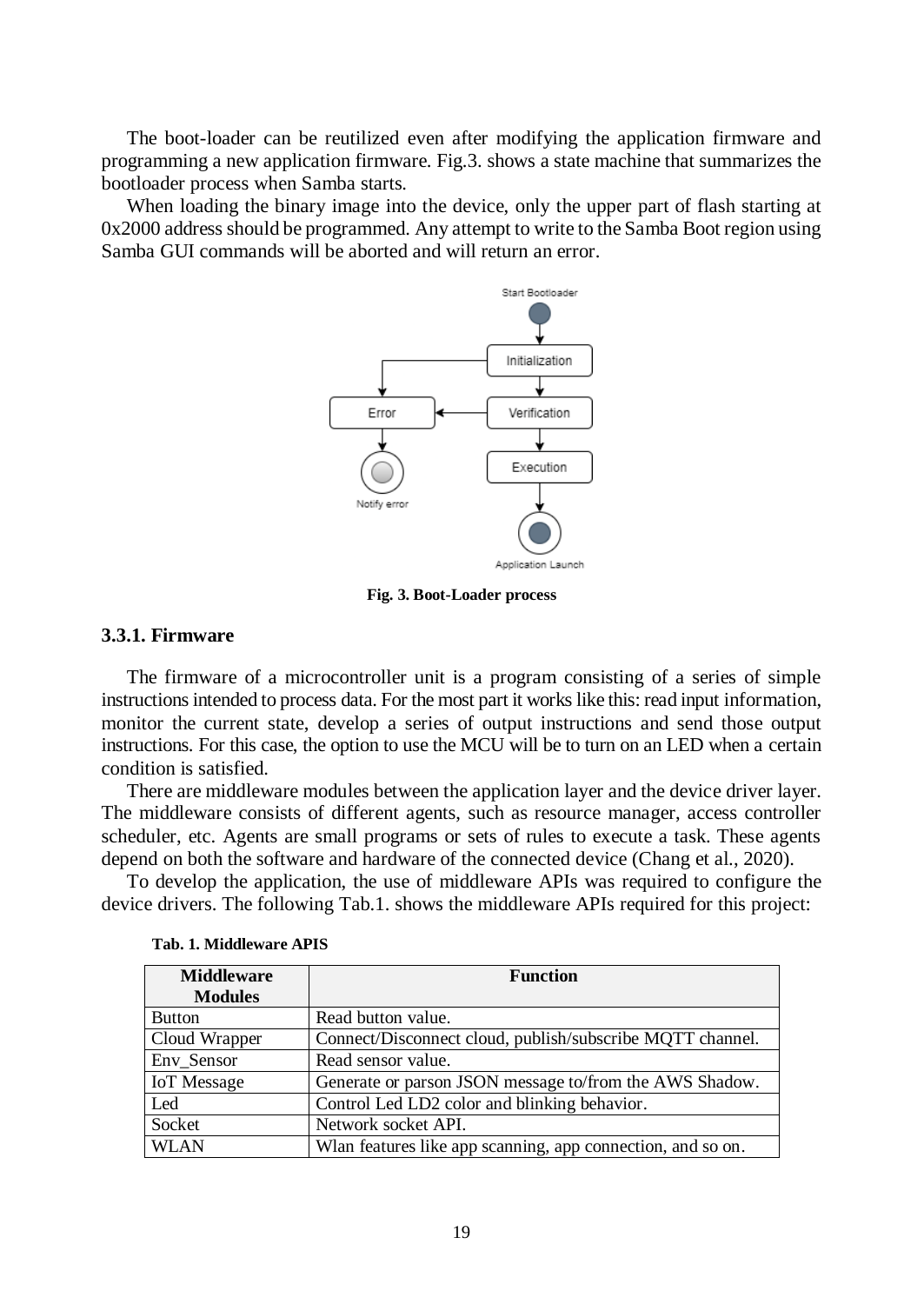#### **3.4. Software Requirements**

The software used to successfully complete the objectives of the work are described: Samba v2.18 for programming the Application firmware of the board. Atmel Studio was used for the board firmware compilation procedure. Python scripts were used to provision the Wi-Fi board. The development of the mobile application required the official integrated development environment Android Studio. In the same way, AWS services were used for the serverless architecture of the project. Amazon Cognito was used to control users, Lambda to manage the policies that include an access token that contains the mobile application and DynamoDB to store information from the board registration process.

#### **3.4.1. Serverless architecture design with AWS**

There is a way to build and deploy APIs, where there is no need to manage or maintain servers. These types of architectures are known as Serverless Architectures. Serverless computing has emerged as a new paradigm for the deployment of applications and services where the application logic is divided into functions that are executed in response to events (Parres-Peredo, Piza-Davila & Cervantes, 2019). To build our mobile back-end on AWS IoT Core, the main services for this architecture are described: Amazon Cognito, Amazon DynamoDB and AWS Lambda.

Amazon Cognito was used to provide user identity to end users of the product, including registration and login functions in the mobile application. With Amazon Cognito, the user can register and login to the account and control the development board after successful authentication. Amazon Cognito returns user group tokens to the application. For the case, tokens can be used to grant users access to their own server-side resources or the Amazon API Gateway as represented in the Fig.5.

The DynamoDB table collects the user account id, the device id and the device name. The mobile application saves this information in the DynamoDB table during the board check-in procedure.

The Lambda function browses the AWS DynamoDB table to find the element id of the device that corresponds to the account id of the application. Then, the Lambda function code updates the value to AWS IoT Shadow and gets the device's AWS IoT Shadow to control the led.

To exchange data from the device to the IoT backend, messages must be published via the MQTT protocol to the AWS IoT Core message broker, this process is shown in the description of the solution in Fig. 6.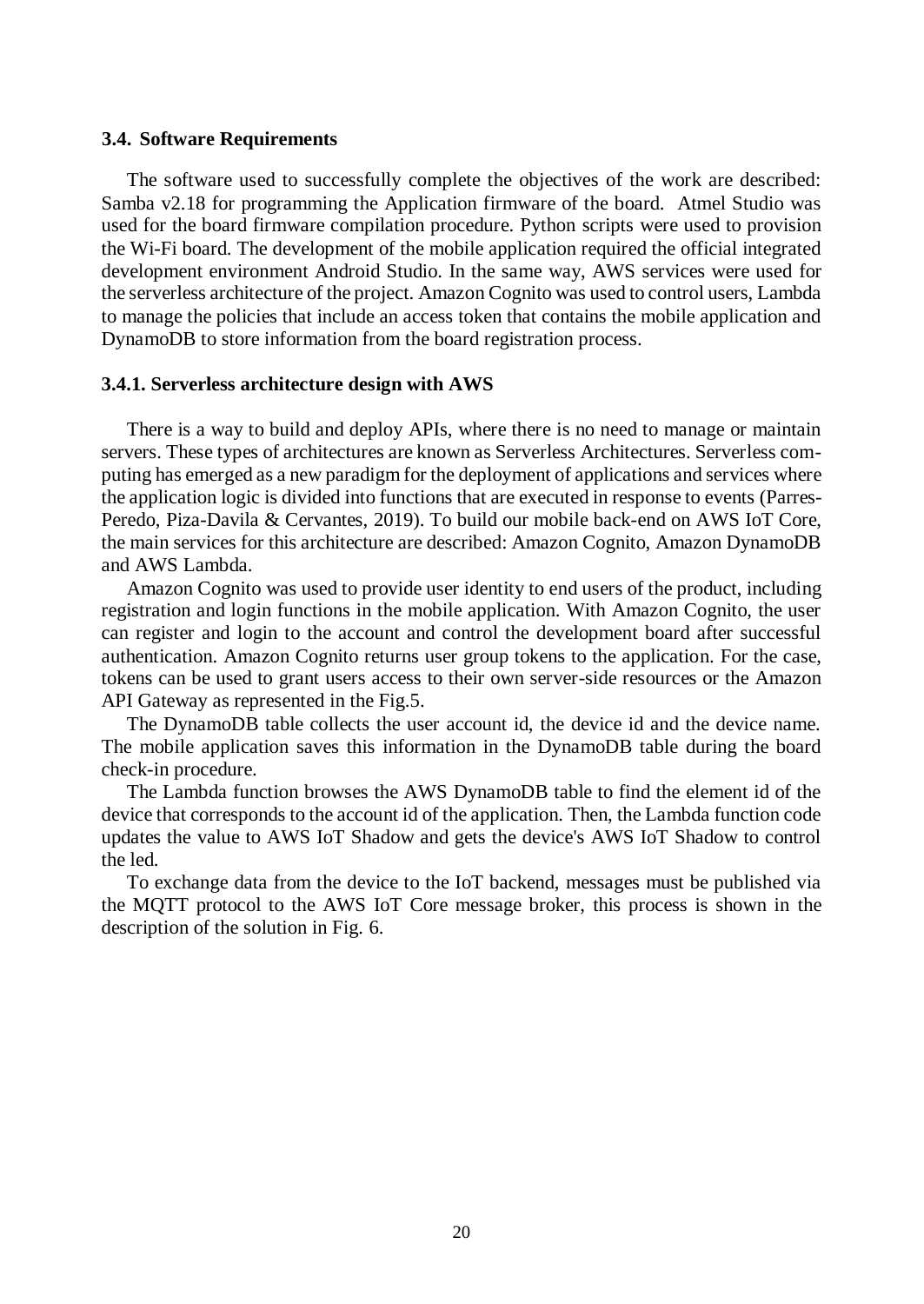

**Fig. 5. Serverless architecture in AWS**

The AWS IoT Device Shadow service collects and retrieves the current status information from the board. The board updates the sensor and LED data in AWS IoT by posting an MQTT message in Shadow MQTT and thus obtains the latest LED status from AWS IoT by subscribing to Shadow MQTT/update/delta topics. The shared message is shown in the Fig.7. This is how the mobile application controls the LED color by posting an MQTT message on Shadow.

The MCU runs AWS IoT sdk to connect the AWS IoT cloud board. AWS IoT sdk includes the cloud connection API and the MQTT signature and publishing API. The MQTT client ID is required for the connection and the subject key identifier of the device certification, which is used as the MQTT client ID. The board connects to the AWS IoT cloud with the TLS encryption suite 1. 2. The device certificate and private key are stored in the cryptographic authentication device.

The device's certificate and private key are stored in the Crypto Authentication ECC608 device. To perform authentication with the cloud, the certificate and key in ECC608 are used. After Cloud Configuration, Id's values corresponding to the identity group are collected from the Cognito console identity group, the AWS IoT Endpoint, which can be found in the AWS IoT console configuration page, to build the application apk file, as shown in Fig. 8.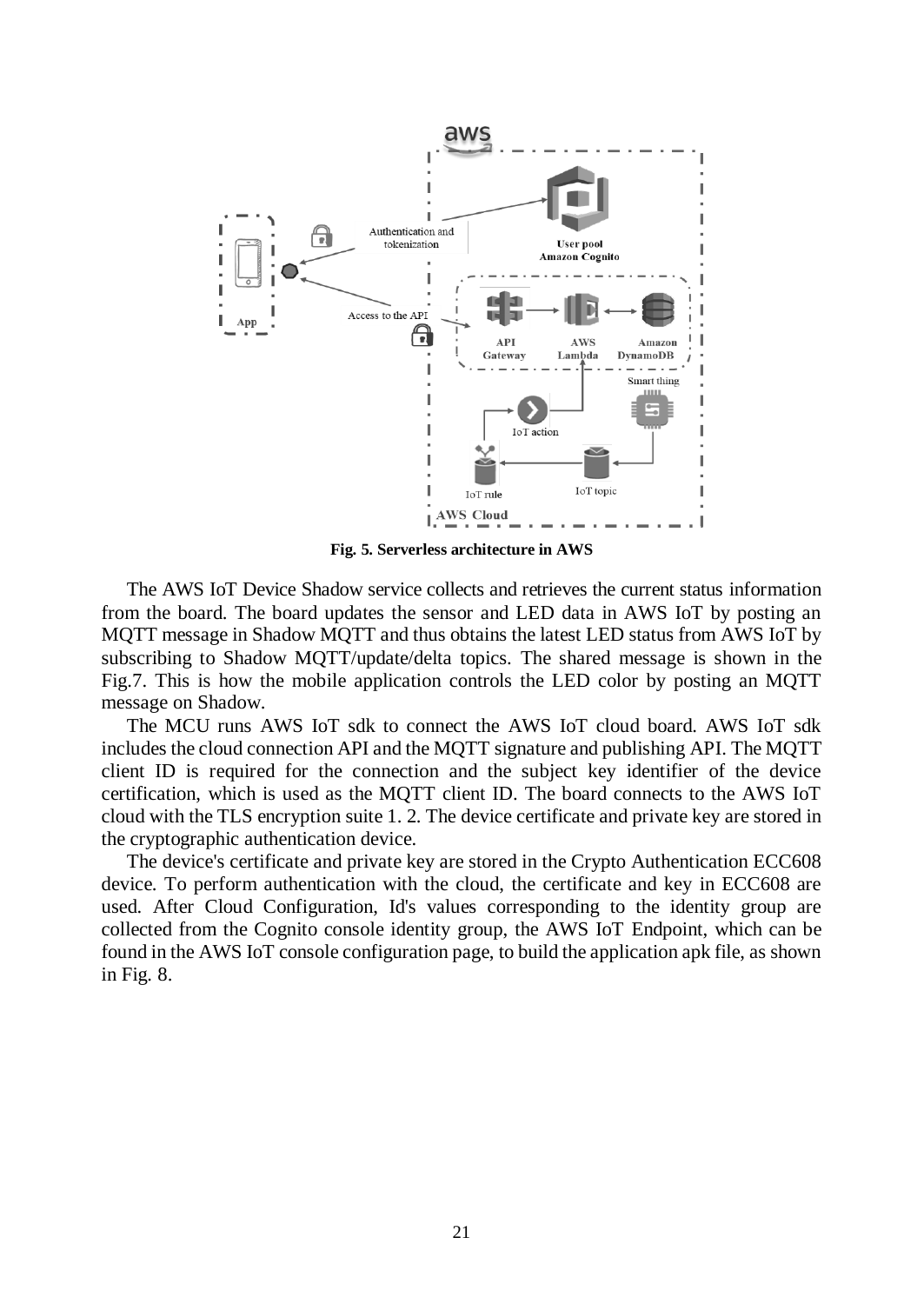

**Fig. 6. Application flowchart**



**Fig.7. Shared shadow message**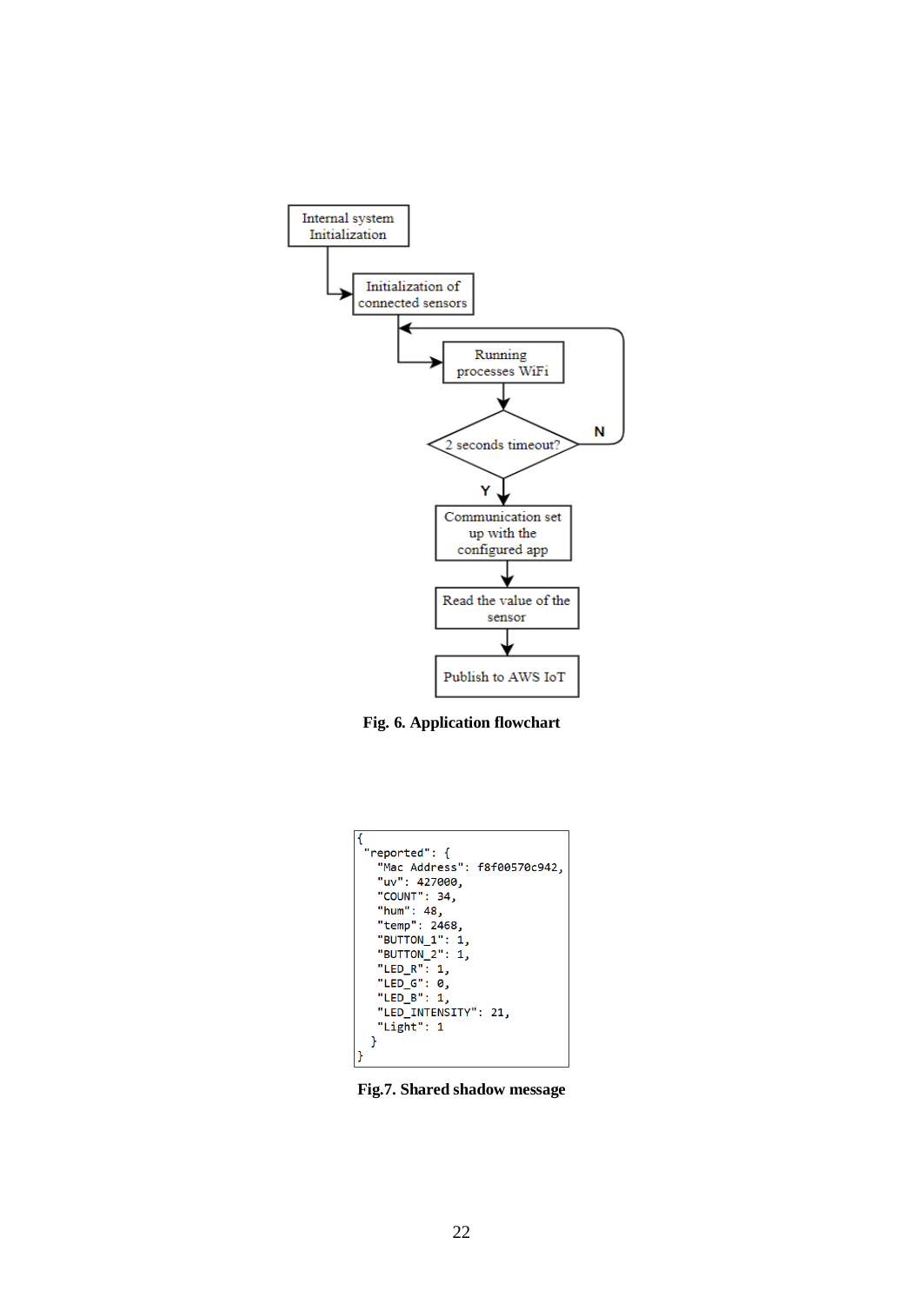| $0 + 1 -$<br>Android w                                                                                                                                                                                                                                                                                                  | C ConfigFile.java                                                                                                                                                                                    |                                                                                                                                                                                                                                                                                                                                                                                                                                                                                                                                                                                                                                                                                                                                                                                                        |                                                                      | a icadore                                 |
|-------------------------------------------------------------------------------------------------------------------------------------------------------------------------------------------------------------------------------------------------------------------------------------------------------------------------|------------------------------------------------------------------------------------------------------------------------------------------------------------------------------------------------------|--------------------------------------------------------------------------------------------------------------------------------------------------------------------------------------------------------------------------------------------------------------------------------------------------------------------------------------------------------------------------------------------------------------------------------------------------------------------------------------------------------------------------------------------------------------------------------------------------------------------------------------------------------------------------------------------------------------------------------------------------------------------------------------------------------|----------------------------------------------------------------------|-------------------------------------------|
| android<br>manifests<br>$V = i$ ava<br>com.amazonaws<br>$\triangleright$ $\Box$ activity<br>$\triangleright$ $\Box$ adapter<br>$\triangleright$ <b>Ell</b> hase<br>$\triangleright$ $\Box$ model<br>$\triangleright$ $\Box$ service<br>$\mathbb{R}$ $\mathbb{R}$ task<br>$\nabla$ Ell utils<br><b>AV</b> Gradle Scripts | 10<br>11<br>12<br>13<br>14                                                                                                                                                                           | ματικές του που στους που μια την ταινική του του του<br>public class ConfigFile {<br>public static final String CUSTOMER SPECIFIC ENDPOINT DEFAULT VAL ="a256qwrukh6q5x-ats.iot.us-east-1.amazonaws.com";<br>public static final String COGNITO_POOL_ID_DEFAULT_VAL ="us-east-1:bc268c4e-bdbe-4226-ba89-17ea22e282ca";<br>public static final String AWS_IOT_POLICY_NAME_DEFAULT_VAL ="WiFiSmart";<br>public static final String AWS_IOT_REGION_DEFAULT_VAL ="us-east-1";<br>public static final String COGNITO USER POOL ID DEFAULT VAL ="us-east-1 ERKuQjaCe";<br>public static final String COGNITO REGION DEFAULT VAL ="us-east-1";<br>public static final String COGNITO CLIENT ID DEFAULT VAL ="4pc9172ee9n51agha8o13jt96p";<br>public static final String COGNITO CLIENT SECRET DEFAULT VAL =" | $\mathbf{m}_z$                                                       | Gradle<br>$\boldsymbol{\Omega}$<br>Tables |
| Build:<br><b>Build Output</b><br>Sync<br>Build: running<br>V C Run build C:\Users\guau \Provectos Androi<br><b>√ Configure settings</b><br>Configure build<br>Calculate task graph<br>$\triangleright$ C Run tasks                                                                                                      | <b>Build Output</b><br>Build:<br>$\overline{\mathbf{v}}$ ( $\overline{\mathbf{v}}$ Build: running<br>Configure settings<br>Configure build<br>Calculate task graph<br>$\triangleright$ ( ) Run tasks | Sync<br>V ( Run build C:\Users\guau \Provectos Android\android                                                                                                                                                                                                                                                                                                                                                                                                                                                                                                                                                                                                                                                                                                                                         | Running for 1 m 37 s<br>Running for 1 m 37 s<br>Running for 1 m 32 s | 立 一<br>34 ms<br>4 s 713 ms<br>153 ms      |

**Fig. 8. Mobile app source file**

# **4. SOLUTION DESCRIPTION AND RESULTS**

When the development board is turned on, the internal MCU system and all connected sensors go through the initialization stage. After this stage, the board tries to connect to the configured app. LD2 flashes blue every 500 ms during this process. When the board successfully connects to the app and obtains the IP address, the LED flashes blue every 100 ms. Then, the board tries to connect to AWS IoT. After successful connection to the cloud, LD2 remains solid blue as shown in Fig. 11. The board tests the sensor data every two seconds.If the sensor data changes, the data is published to AWS IoT Shadow, this process is described in the flowchart Fig. 6. At this point, can control the microcontroller device with the mobile application.

Led LD2 shows the operation of the board. When the board connects to the AWS cloud, LD2 turns on and the color can be changed using the mobile app; Tab. 2 describes the behavior depending the status of LD2 led.

| LD2         | <b>Status</b>    | <b>Description</b>                           |
|-------------|------------------|----------------------------------------------|
| Red         | Blinks for every | Network provisioning mode.                   |
|             | $0.5$ seconds    |                                              |
|             | Blinks for every | The mobile app successfully connects to the  |
|             | 100 milliseconds | card for Network Configuration.              |
| <b>Blue</b> | Blinks for every | Attempts to connect to the Application.      |
|             | $0.5$ seconds    |                                              |
|             | Blinks for every | It successfully connects to the Application, |
|             | 100 milliseconds | and attempts to connect to AWS IoT Cloud.    |
|             | Turn on          | The Wi-Fi sensor board successfully connects |
|             |                  | to the AWS IoT cloud.                        |
| Green       | Blinks for every | Firmware update mode.                        |
|             | $0.5$ seconds    |                                              |

**Tab. 2. LD2 States**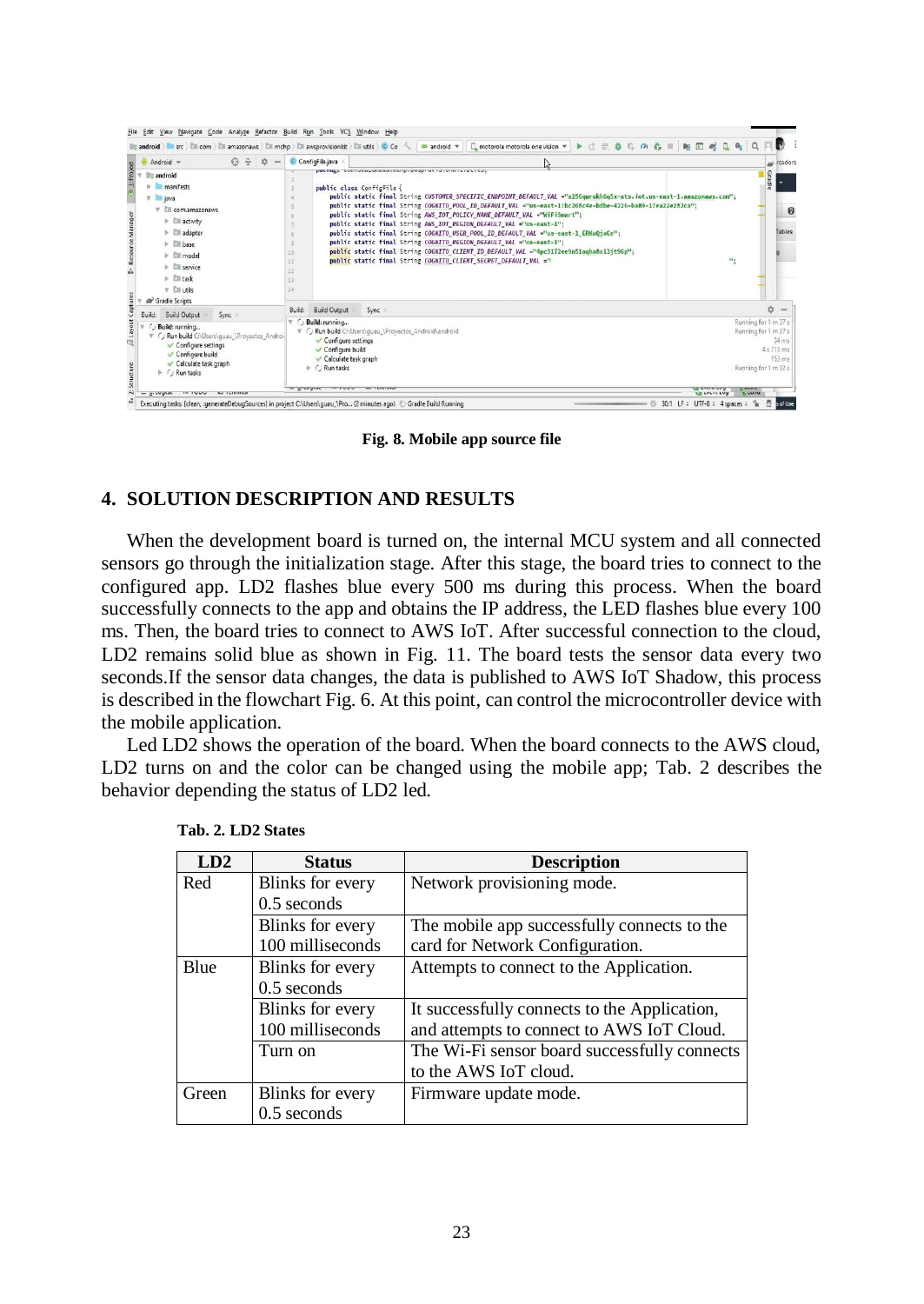The following process is used to register the card and configure the network with the application: The board is connected to the network and allows control of the board using the mobile application account, for this it is necessary to register as a new user.

This record will be reflected in our User Group in the Amazon Cognito management console. For the test, have the user *testuser* item a) Fig. 13. During this process, the board must be prepared for board registration mode and network configuration. The LD2 Led flashes red.

Then, the mobile application acts as a Wi-Fi station to connect the board. A TCP tunnel is created with port 8899. The SSID of the target network and the password phrase are transferred from the mobile application to the target in this tunnel. When the board successfully obtains the SSID and password phrase, it switches to Wi-Fi station mode and connects to the target App using the Wi-Fi credential.

In this process, the Device Thing ID is also transferred from the board to the mobile application. When the mobile application obtains the Device Thing ID Fig.9, joins the Device Thing ID with the account ID of the mobile application and the name of the device on the board in an AWS DynamoDB table. Fig.12.

When the user sign in to the mobile app, the mobile app scans the table in AWS DynamoDB to display the dashboard information that corresponds to their mobile app account ID.



**Fig. 9. Device thing Id**

Fig. 13. show the process that the application follows to register a new device, item a) of the same figure, shows the parameters of the card, which are the color of the LED LD2, the current temperature and humidity.





**Fig. 10. Provisioning status Fig. 11. Successful connection status**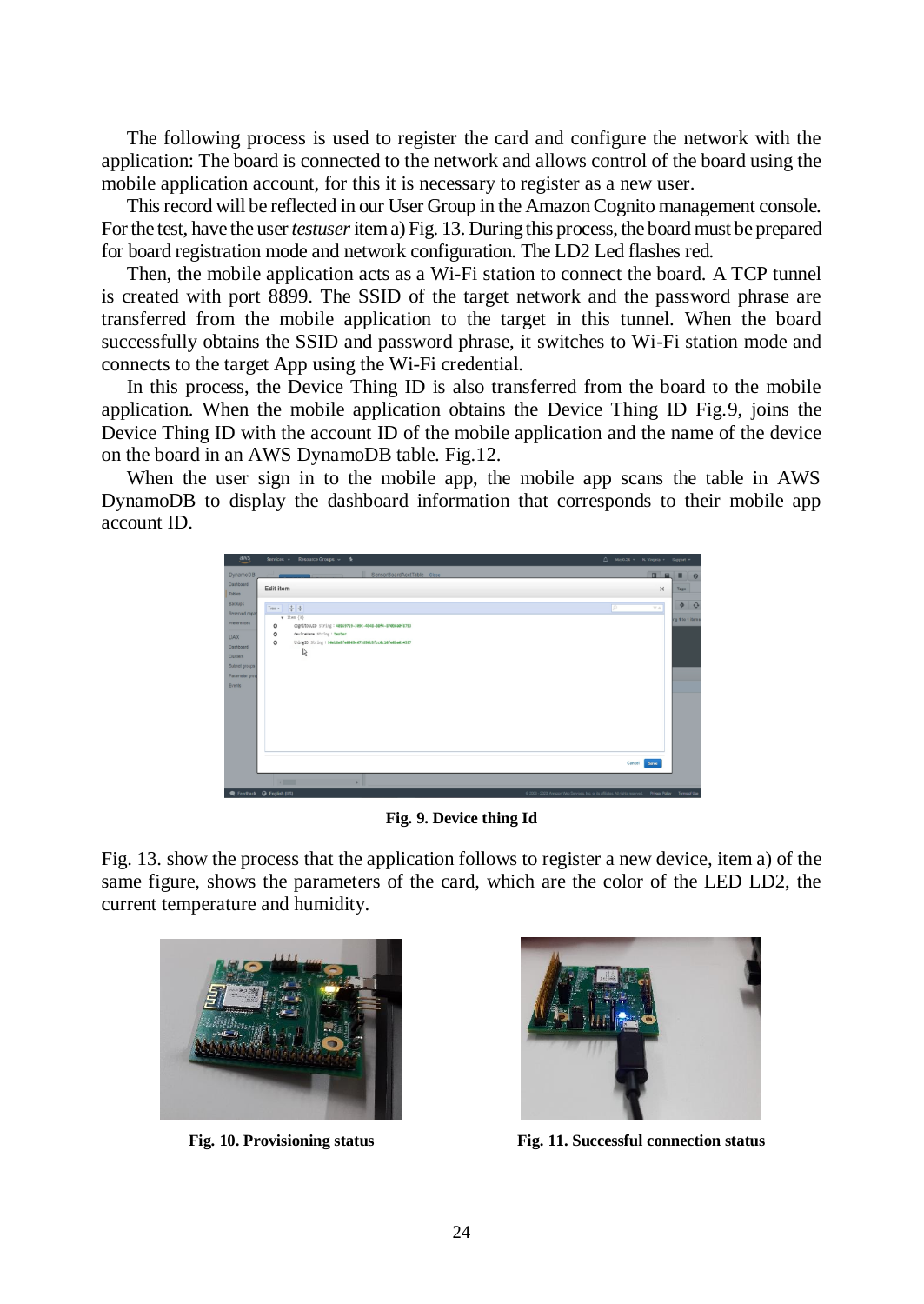| aws                               | Resource Groups v<br>Services v | ٠                                                                               |                                             |              |                                          |        |          |               |                                      |         |  | Δ                        |          | Micr0.26 v N. Virginia v Support v |                |           |                  |
|-----------------------------------|---------------------------------|---------------------------------------------------------------------------------|---------------------------------------------|--------------|------------------------------------------|--------|----------|---------------|--------------------------------------|---------|--|--------------------------|----------|------------------------------------|----------------|-----------|------------------|
| DynamoDB<br>Dashboard             | <b>Create</b> table             | Delete table                                                                    |                                             |              | SensorBoardAcctTable Close               |        |          |               |                                      |         |  |                          |          | $\blacksquare$                     | $\blacksquare$ |           | $\blacksquare$ 0 |
| Tables                            | Q Filter by table name          | ×                                                                               | Overview                                    | Items        | Metrics                                  | Alarms | Capacity | Indexes       | Global Tables                        | Backups |  | Contributor Insights     | Triggers | Access control                     |                | Tags      |                  |
| Backups                           | Choose a table  .               | Actions                                                                         | Create item                                 |              | Actions v                                |        |          |               |                                      |         |  |                          |          |                                    |                | $\bullet$ | $\mathcal{O}$    |
| Reserved capacity<br>Preferences  | Name                            | $\bullet$                                                                       | Scan: [Table] SensorBoardAcctTable: thingID |              |                                          |        |          |               |                                      |         |  |                          |          | Viewing 1 to 1 items               |                |           |                  |
| <b>DAX</b>                        | SensorBoardAccfTable            | ⊣<br>[Table] SensorBoardAcctTable: thingID<br>$\lambda$<br>$\mathbf{v}$<br>Scan |                                             |              |                                          |        |          |               |                                      |         |  |                          |          |                                    |                |           |                  |
| Dashboard                         |                                 |                                                                                 |                                             | O Add filter |                                          |        |          |               |                                      |         |  |                          |          |                                    |                |           |                  |
| Clusters                          |                                 |                                                                                 |                                             | Start search |                                          |        |          |               |                                      |         |  |                          |          |                                    |                |           |                  |
| Subnet groups<br>Parameter groups |                                 |                                                                                 | thing(0.49                                  |              |                                          |        |          | - cognitoUUID |                                      |         |  | - deviceName -           |          |                                    |                |           |                  |
| Events                            |                                 |                                                                                 |                                             |              | 95eb8a5fe6509e673856b3fcc6c10fe0ba614397 |        |          |               | 40169719-309c-4b45-b8f4-870b0a0f8793 |         |  | 书<br>tester <sub>.</sub> |          |                                    |                |           |                  |
|                                   |                                 |                                                                                 |                                             |              |                                          |        |          |               |                                      |         |  | Ŗ                        |          |                                    |                |           |                  |
|                                   |                                 |                                                                                 |                                             |              |                                          |        |          |               |                                      |         |  |                          |          |                                    |                |           |                  |
|                                   |                                 |                                                                                 |                                             |              |                                          |        |          |               |                                      |         |  |                          |          |                                    |                |           |                  |
|                                   |                                 |                                                                                 |                                             |              |                                          |        |          |               |                                      |         |  |                          |          |                                    |                |           |                  |
|                                   |                                 |                                                                                 |                                             |              |                                          |        |          |               |                                      |         |  |                          |          |                                    |                |           |                  |
|                                   |                                 |                                                                                 |                                             |              |                                          |        |          |               |                                      |         |  |                          |          |                                    |                |           |                  |
|                                   |                                 |                                                                                 |                                             |              |                                          |        |          |               |                                      |         |  |                          |          |                                    |                |           |                  |
|                                   | $\epsilon$ and $\epsilon$       | ¥                                                                               |                                             |              |                                          |        |          |               |                                      |         |  |                          |          |                                    |                |           | $\sim$           |

**Fig. 12. Table with thing information in DynamoDB** 

| $D - P$                             | <b>ひ回♥⊿ 自20:32</b>                              |
|-------------------------------------|-------------------------------------------------|
| $\equiv$                            | Sign in                                         |
|                                     |                                                 |
|                                     | Connecting                                      |
| User                                |                                                 |
| testuser<br>Password<br>.<br>3<br>Δ | 890<br>5<br>$\overline{7}$<br>6<br>D<br>English |
| $\ddot{}$                           | -<br>a) Login                                   |
|                                     |                                                 |

## **5. DISCUSSION**

The percentage of progress of the project is calculated based on (DocIRS Document Information Retrieval Systems, n.d.), and the subprojects to be completed for the second part of this project are listed in Tab.3.

It's important to emphasize that the AWS cloud registration goal is successfully completed, as well as the basic control of Led LD2, and the knowledge of the humidity and temperature of the microcontroller board. With the cloud registration of an object, is possible manage the number of connected and controlled devices and ensure a successful connection for the subsequent implementation of the Alexa voice assistant. The mobile application only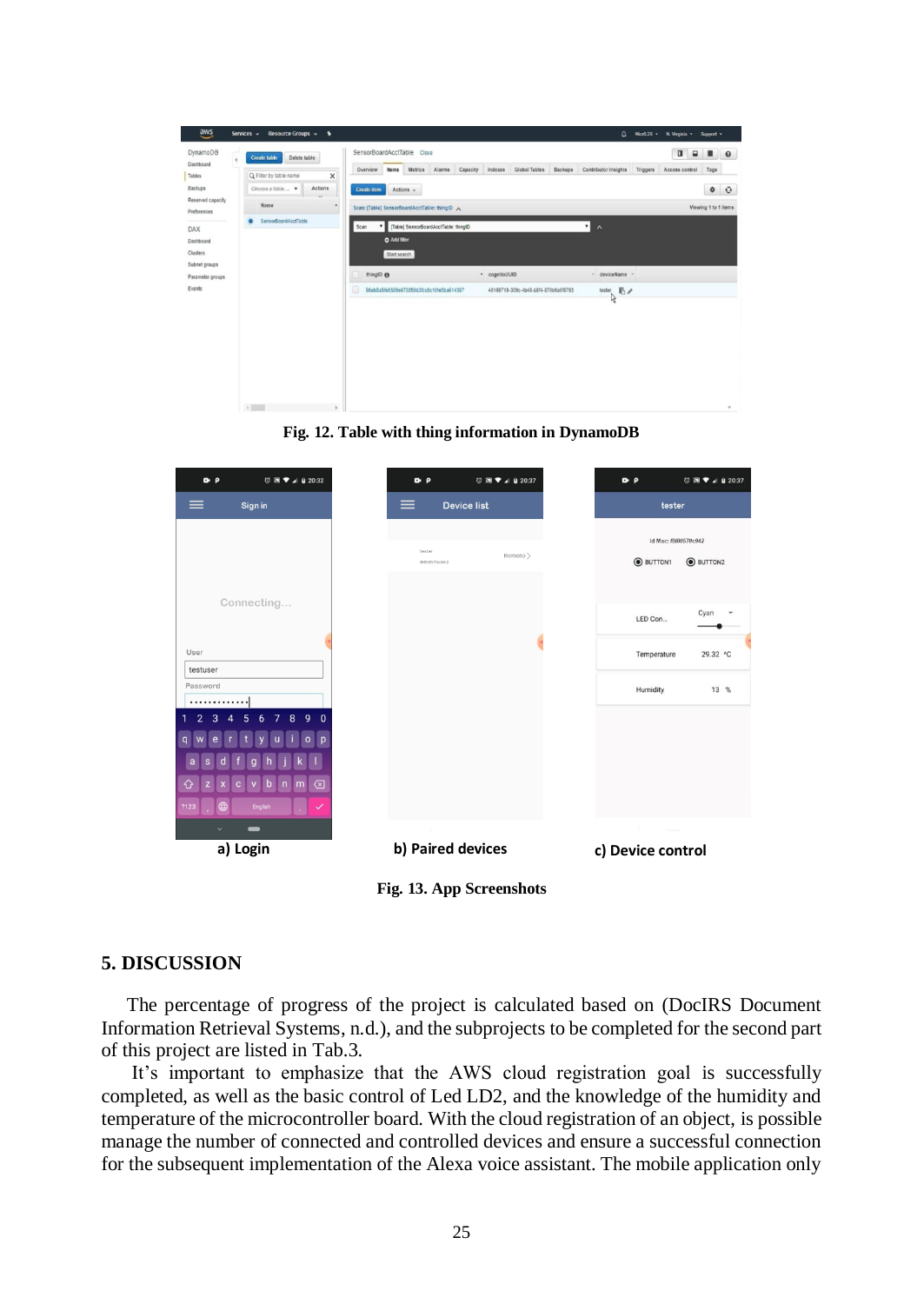presented compatibility issues for higher versions of Android 9 (Pie), so these requests will be resolved subsequently.

$$
AP = \sum_{i=1}^{n} B_i \cdot AS_i \tag{1}
$$

$$
AS = \frac{N^{\circ} \text{ completed } \text{subproject } \text{processes}}{N^{\circ} \text{ total } \text{subproject } \text{processes } \text{completed}} \cdot 100 \tag{2}
$$

where: *AP* – project progress measured as a percentage,

 $n -$  no. of subprojects in the project,

*B* – weighting (ratio of processes in the subproject/total number of processes),

*AS –* subproject progress in percentage,

*i –* summation index, *i* = 1,2, 3…*n*.

| Subprojects                       | $%$ state of |  |  |  |  |  |  |
|-----------------------------------|--------------|--|--|--|--|--|--|
|                                   | progress     |  |  |  |  |  |  |
| Planning                          |              |  |  |  |  |  |  |
| $\checkmark$ Data collection      | 100          |  |  |  |  |  |  |
| $\checkmark$ Analysis             |              |  |  |  |  |  |  |
| $\checkmark$ Requirements         |              |  |  |  |  |  |  |
| Design                            |              |  |  |  |  |  |  |
| $\checkmark$ AWS Architecture     | 100          |  |  |  |  |  |  |
| Interface App mobile              |              |  |  |  |  |  |  |
| Development                       |              |  |  |  |  |  |  |
| $\checkmark$ Boot-Loader Firmware |              |  |  |  |  |  |  |
| $\checkmark$ Application Firmware |              |  |  |  |  |  |  |
| $\checkmark$ AWS Provision        | 66.66        |  |  |  |  |  |  |
| $\checkmark$ Mobile App           |              |  |  |  |  |  |  |
| <b>AWS</b> Architecture           |              |  |  |  |  |  |  |
| Alexa Skills                      |              |  |  |  |  |  |  |
| Testing                           |              |  |  |  |  |  |  |
| $\checkmark$ System testing       |              |  |  |  |  |  |  |
| 66.66<br>Document problems found  |              |  |  |  |  |  |  |
| Correct issues found              |              |  |  |  |  |  |  |
| AP= 71.42%                        |              |  |  |  |  |  |  |

#### **Tab. 3. Project progress**

## **5. CONCLUSIONS AND FUTURE WORK**

The proposed architecture in AWS to manage IoT devices had a positive effect, for the continuous registration of devices, after having tested with different certificates. This system has the ability to scale the functionality of different microcontroller development cards for Wi-Fi. As well as the technological interaction of users with connected devices. Future research areas include:

- 1. Incorporate the AWS Amplify framework as a user administrator resource to easily manage application content outside of the AWS console.
- 2. Integration of the Amazon Alexa Voice Assistant.
- 3. Lambda functions to process Alexa skill directives.